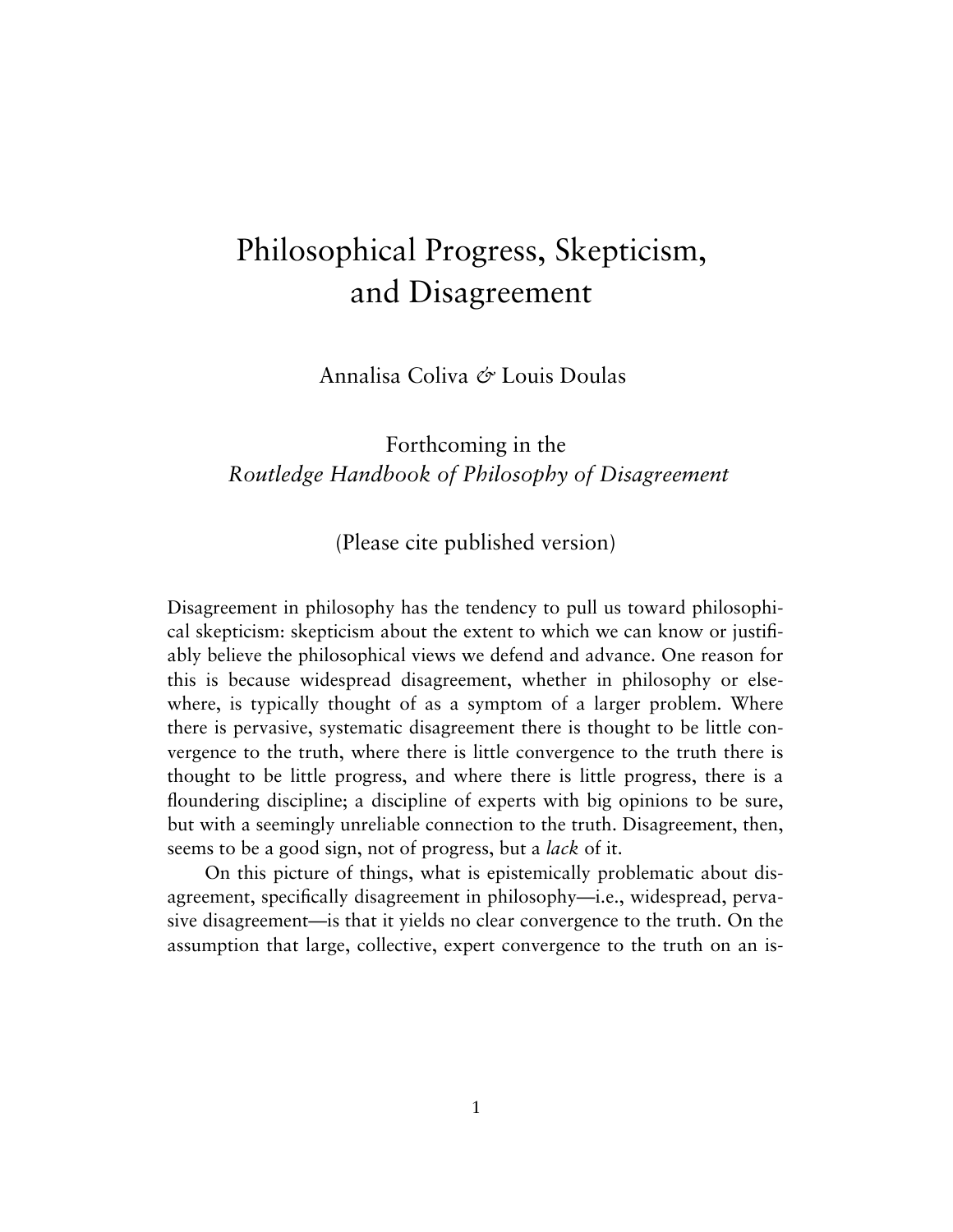sue is a reliable progress-tracking mechanism,[1](#page-1-0) since there is little expert convergence to the truth in philosophy, there is therefore no way of knowing whether (or which) philosophers have latched onto it. The issue, then, is that philosophy seems to be an epistemically unreliable or unstable way of getting at the truth. Call this the *problem of convergence*.

A different route to philosophical skepticism is motivated by how we ought to rationally respond to disagreement itself. The idea here is a natural one. Most experts in some given area are thought to be epistemic peers: they are equally as intelligent, well informed, competent, and unbiased as any other expert in their area when it comes to evaluating and assessing the evidence. What happens, then, when two epistemic peers disagree about the truth of *p*? How *ought* they to respond to such a disagreement? One compelling option is that they should be epistemically modest: their disagree-ment constitutes evidence of sorts—higher-order evidence<sup>[2](#page-1-1)</sup>—that rationally demands they suspend their beliefs (or lower their credences) in *p*. The thought then goes that, if this is the correct norm of belief revision for *ordinary* disagreement (or expert disagreement concerning non-philosophical matters), then it's also the correct norm of belief revision for *philosophical* disagreement.

Indeed, if some philosophers believe *p*, it's a safe bet that there are (or have been) many other equally as intelligent, competent, well-informed philosophers that believe not-*p*. But if the correct norm of belief revision for philosophical disagreement is to withhold or suspend belief in the face of peer disagreement, then it seems to follow that it would be *irrational* for philosophers to believe the views they defend and advance. Call this the *problem of peer disagreement*.

Both the problem of convergence and the problem of disagreement are interrelated; both lead us into philosophically skeptical waters. Disagreement is the central ingredient in both. This chapter serves as an opinionated introduction to both problems and some of the issues they give rise to, namely, philosophical skepticism and progress in philosophy. Indeed, it's

<span id="page-1-0"></span><sup>&</sup>lt;sup>1</sup> Notice that progress needn't necessarily be equated with truth. That is, even if philosophy doesn't produce truth, we might say that it nevertheless progresses in other ways. See Chalmers (2015: 14).

<span id="page-1-1"></span><sup>&</sup>lt;sup>2</sup> That is, evidence about evidential relations. Or, put slightly differently: evidence about one's *ability* to evaluate evidence.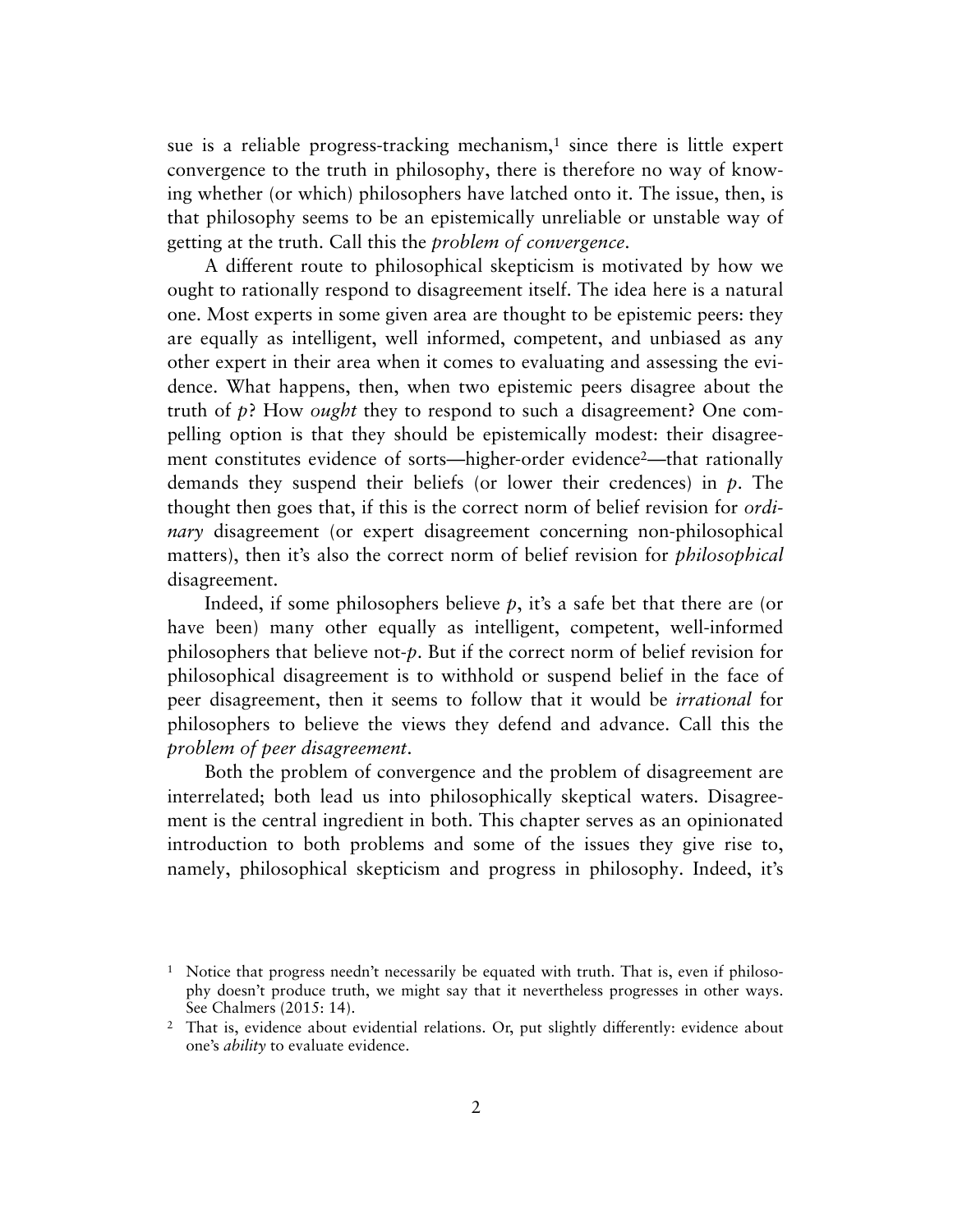easy to see philosophical skepticism as the contradictory of philosophical anti-skepticism: either we don't have philosophical knowledge, or we do. Both positions can be seen as representing two opposing ends of a spectrum —a spectrum composed of potentially fruitful, intermediate positions. After introducing both topics and surveying the various positions in the literature (§1 and §2), we explore the prospects of having the best of both worlds by presenting an alternative account: a hinge-theoretic, intermediate position that drives a wedge between these two extremes (§3).

# **1. The Problem of Convergence**

Philosophers know the big problems that occupy their thought aren't necessarily new: they have been inherited and passed down from the history of philosophy, ever since human beings began to theorize about themselves and the world. Old puzzles and problems are given new form, new distinctions are made; new tools too. New problems arise from their introduction, but the core issues—"the big questions of philosophy"—mostly remain.

One then starts to wonder why, after all this time, these questions haven't been decisively answered. One starts to get self-conscious, peeking at the other disciplines—physics, chemistry, mathematics—noticing that certain theories within them are no longer taken seriously or have been empirically refuted or proven true. Why haven't *we* refuted external world skepticism or proven that idealism is false or that sense-data don't exist or that moral realism is true? Surely, some philosophers think that they have, but this provides us with no reassurance: there is no consensus about that, and even if there was, it could easily slip into dissension a decade later (as so often happens in philosophy). One, in other words, starts to worry about *progress* in philosophy. For better or worse, that nagging impulse of ours to compare ourselves to others leads us to ask the question: how is philosophy doing compared to other disciplines?—disciplines like our own (on most accounts) that are after truth and knowledge?

Predictably, there is disagreement even about how to answer this question, although it does seem that many philosophers are of the opinion that, while there is admittedly some progress in philosophy, there isn't as much progress as one might hope to find, such as the kind of progress made in disciplines like mathematics and the natural sciences. One main concern,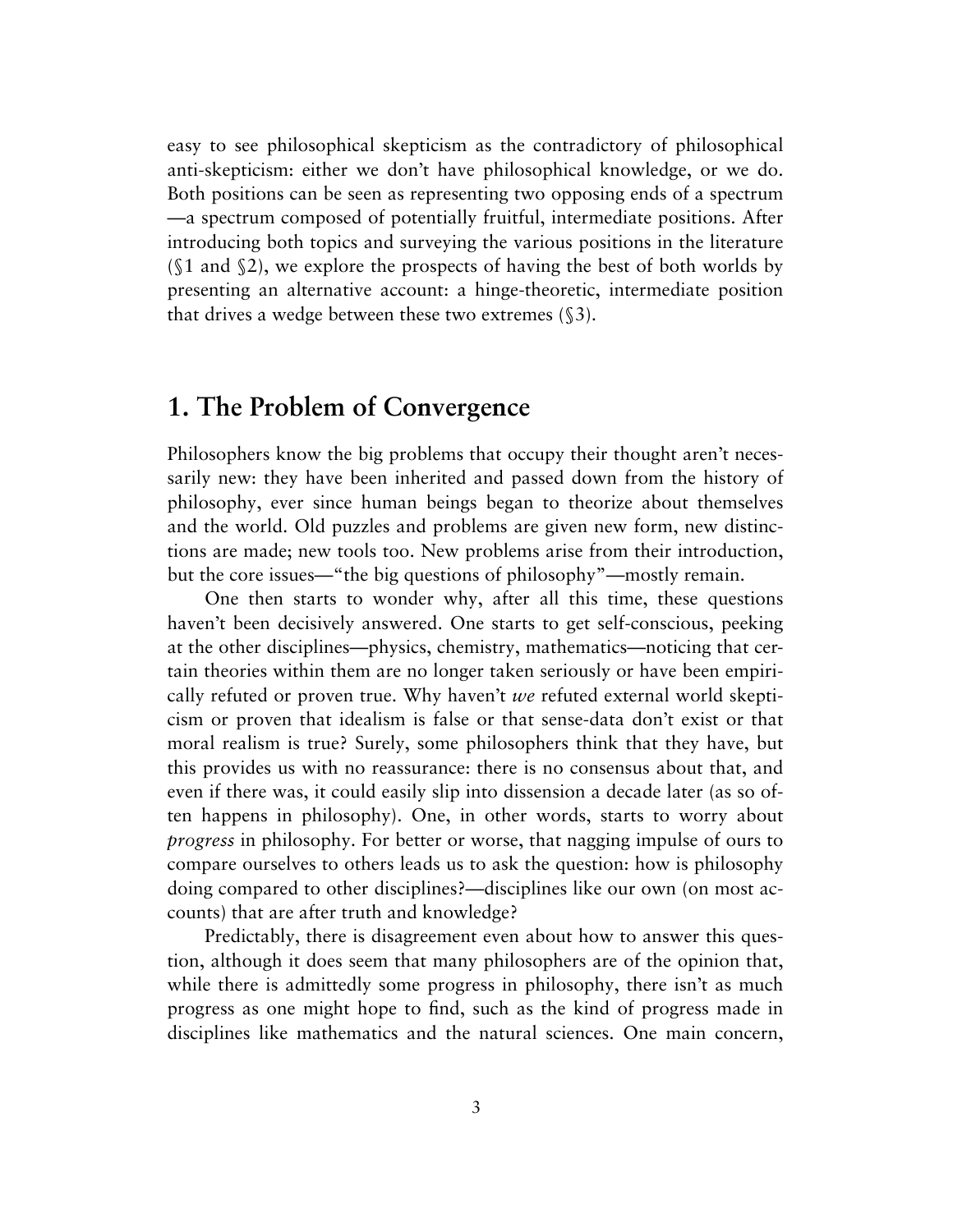then, is this: why isn't there more progress of *this* sort—of the sort found in the hard sciences—in philosophy? For lack of better terms, let's call those who think there isn't much progress in philosophy, *pessimists*.[3](#page-3-0) Pessimists like Chalmers (2015), Beebee (2018), and Lycan (2019), for example, all draw attention to the methodological shortcomings of philosophy (or at least of some branch of it).[4](#page-3-1) The lesson is clear: there is no methodological standard that philosophers agree upon. The hard sciences are typically used by pessimists as a foil to philosophy when it comes to evaluating progress[.5](#page-3-2) For many pessimists, one of the reasons why sciences like mathematics and physics make progress is because there is something like a methodological standard in place that governs and constrains the space of inquiry; this standard creates room for convergence—*agreement*—which leads to progress. But there is nothing like this in philosophy. Or so pessimists argue.

What might these methodological standards be? Chalmers (2015) lists several. The hard sciences have methods that have the power to compel agreement which range from proof (in mathematics) to observational/experimental methods (in physics). Methods of proof and experiment usually start from widely agreed upon premises, e.g., axioms in mathematics and certain well-confirmed and well-replicated empirical observations in physics, chemistry, and biology. By contrast, in philosophy, if there are even premises that are widely agreed upon, they are mostly denied without much cost (compare this to the denial of certain mathematical axioms or well-replicated experimental observations). Even premises that Chalmers calls "consensus premises"—premises which, one would assume nobody would deny,

<span id="page-3-0"></span><sup>3</sup> The label is misleading as one might think that the lack of progress in philosophy needn't entail anything "pessimistic." On one kind of pessimistic view, this might be because philosophy isn't like the sciences in the relevant respects, and therefore that it doesn't make the same sort of "progress" as the sciences do. Rather, philosophy, on this view, is closer to the arts, where to speak of progress is to simply speak of new and innovative ways of understanding and expressing and clarifying one's ideas and perspectives. Cf. footnote 1.

<span id="page-3-1"></span><sup>4</sup> See also Brennan (2010), Dietrich (2011), Horwich (2012), and possibly van Inwagen (2004). We might think of Wittgenstein as a thoroughgoing pessimist of sorts. Even if he believed that, unlike mathematics, physics, and other empirical disciplines, philosophy wasn't after truth, but rather conceptual clarity, he thought that by modeling itself after those disciplines philosophy wouldn't progress on that score either.

<span id="page-3-2"></span><sup>5</sup> It's important to note here that both pessimists *and* optimists almost always assume the truth of scientific realism. It's an interesting question, then, how the debate over progress might change once this realism is called into question.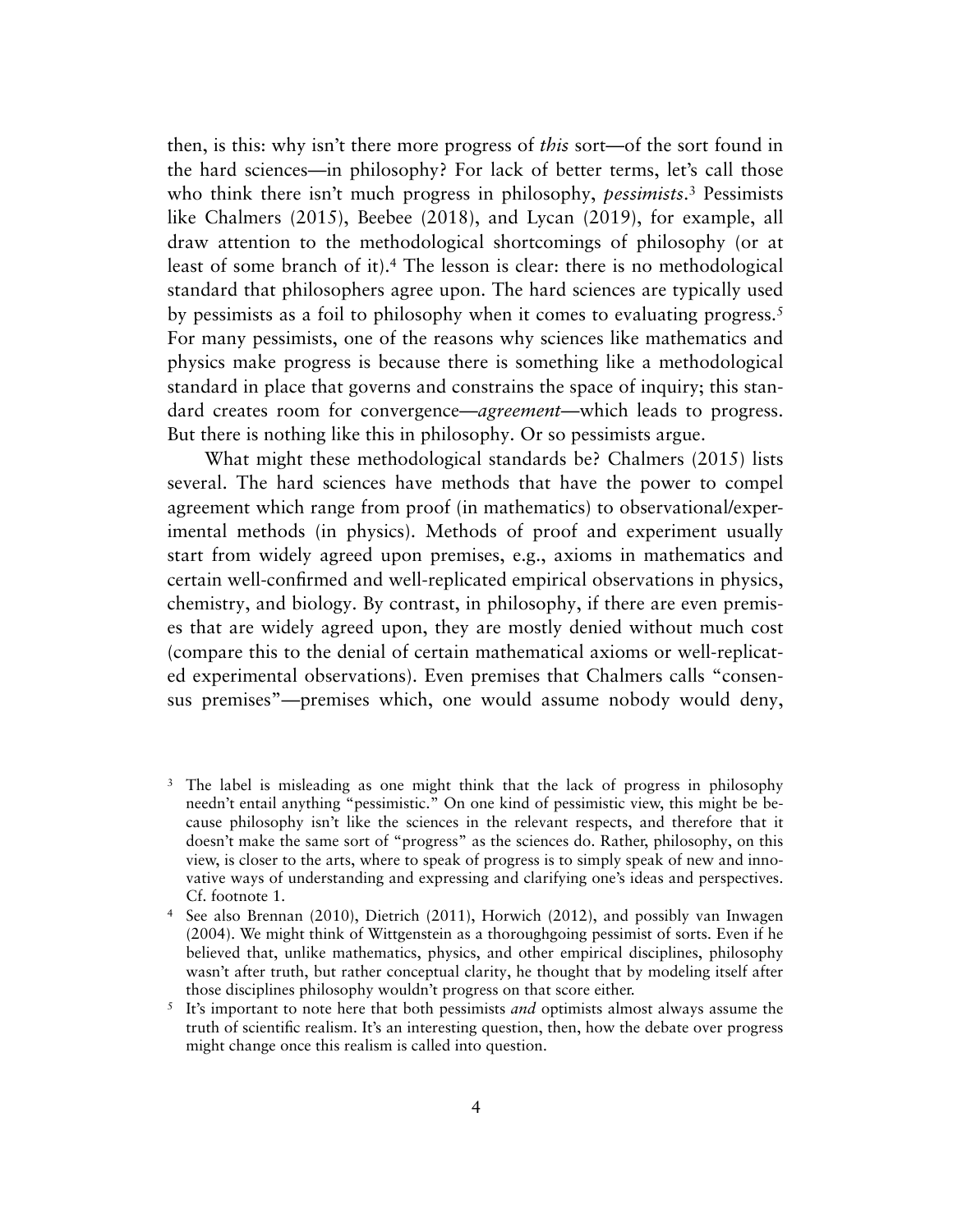such as *there are tables* or *I know that there are tables*—are violated without much consequence. The worst a philosopher can be accused of is logical inconsistency. But inconsistency with common sense? For many philosophers the concern hardly seems to be an urgent one; so long as their theory has some other explanatory virtues, having a "counterintuitive" view can be worth the cost. What's more, there is little cost in invoking or introducing *sui generis* entities, the worst you'll get is an incredulous stare. In sum, philosophical theories are highly general and abstract, and "face the tribunal of experience only at a huge remove" (Lycan 2019: 86). There is too much of a gap between hypothesis and data for us in philosophy to determine whether we are actually getting things right, unlike in the aforemen-tioned sciences.<sup>[6](#page-4-0)</sup>

Yet, though one might feel the pull of pessimism, one can't also help but feel that philosophy has progressed in *some* way since its inception. This feeling is nicely captured by Avrum Stroll when he writes: "[T]he contemporary turf is both familiar and alien; we seem to recognize it as terrain we have traversed in the past, and yet it somehow now looks quite different" (2000: 4). The terrain looks different, we might say, because we *have* made some sort of progress, maybe not on the big questions of philosophy—hence why the terrain still looks familiar—but on other interesting and important issues nonetheless. Indeed, almost all pessimists concede that *some* progress of *some* kind has been made in philosophy, just not the kind of progress "to write a song about" as Lycan puts it (2019: 93). For the most part, then, pessimists can concede that there has been, for example:

- *non-large* collective convergence to the truth on the big questions of philosophy (think of the convergence towards atheism or physicalism).
- *non-collective* convergence to the truth on the big questions of philosophy in the form of various sub-communities converging on true answers to the big questions (e.g., Oxford realists, logical empiricists, etc.).
- large collective convergence to the truth on *(non-big) questions* of philosophy (e.g., that knowledge isn't merely justified true be-

<span id="page-4-0"></span><sup>6</sup> See Beebee (2018) for further discussion.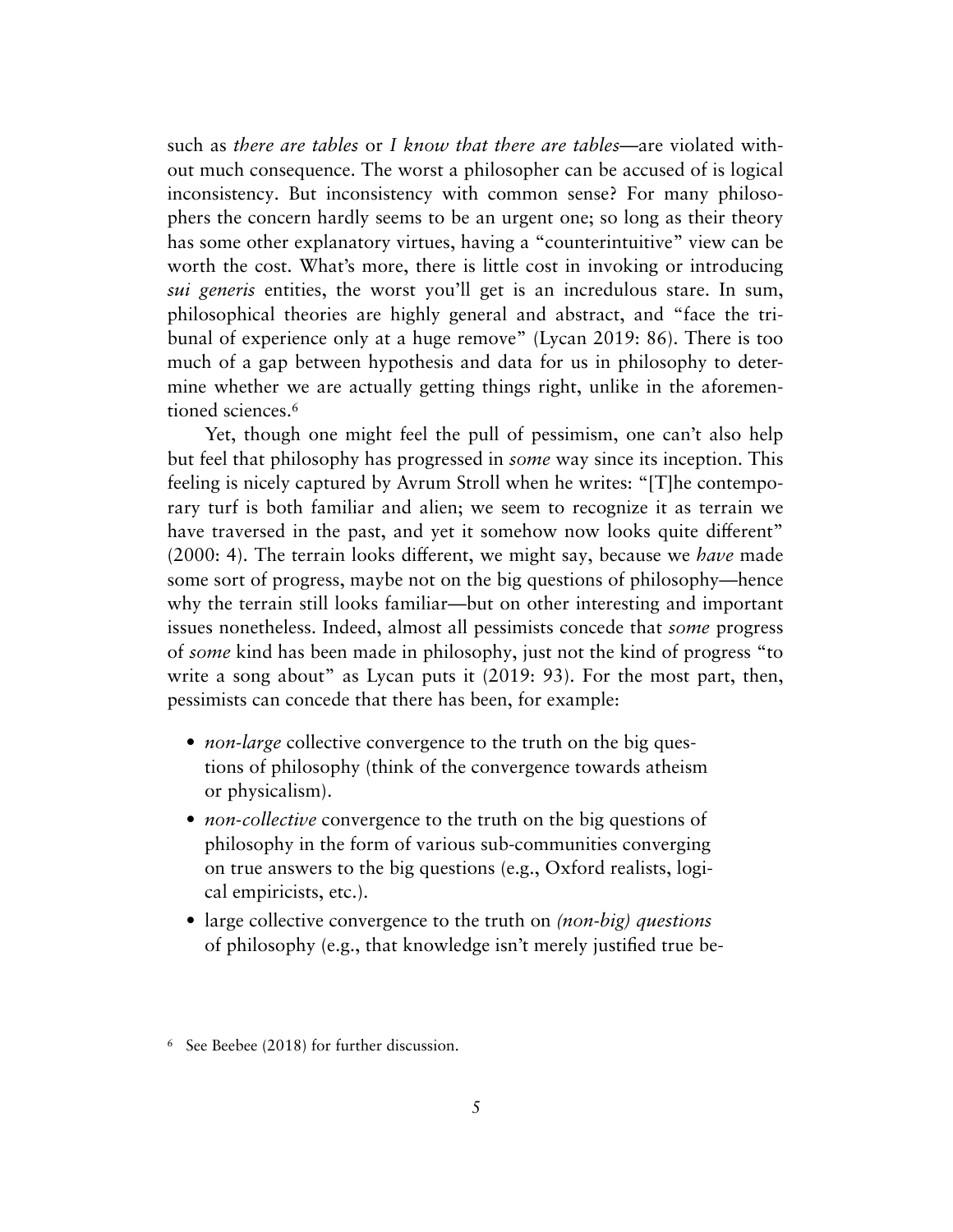lief and that conditional probabilities aren't probabilities of conditionals, etc.).

• *large collective advances* (not necessarily involving convergence to the truth) on the big questions of philosophy such as an increased understanding of the issues and distinctions underlying the big questions, the development of better and more sophisticated arguments, methods, formal tools, and so on.

All of this constitutes genuine progress of some sort. But there is progress and there is progress. Substantive progress according to the pessimist involves *sufficiently large collective convergence* to the *truth* on the *big* questions of philosophy. So, while progress is or has been made on the non-big questions of philosophy (or even non-large collective convergence to the truth on non-big/big questions), no progress has really been made on the big questions.

But what constitutes the "big" questions of philosophy? And how is "large collective convergence" being understood? The "big" questions of philosophy are typically taken to be the familiar, perennial questions that frequently feature in the introductory courses we teach, questions that perhaps drew many of us to the discipline in the first place: How do we know about the external world? What is the relationship between mind and body? Do we have free will? These are the kind of big questions pessimists have in mind. Large collective convergence on these big questions, then, following Chalmers, is understood in the following way: an increase in the degree of agreement on an answer to a big philosophical question from the start of some period to the end of some period.<sup>7</sup> Importantly, "degree of agreement" is always understood comparatively: the degree of agreement *as compared to* the degree of agreement one finds in the hard sciences.

That there has been little convergence to the truth on the big questions of philosophy is something most philosophers would perhaps find unsurprising. As Daniel Stoljar writes, "Many philosophers writing today are gripped, if not by outright pessimism, then at least by something close to it..." (2017a: 1–2). Indeed, many philosophers seem to share a view that was once expressed by Bertrand Russell: that philosophers merely have

<span id="page-5-0"></span><sup>7</sup> Importantly, large collective convergence to the truth in a period requires large collective convergence to the *correct* answers to the big questions over that period.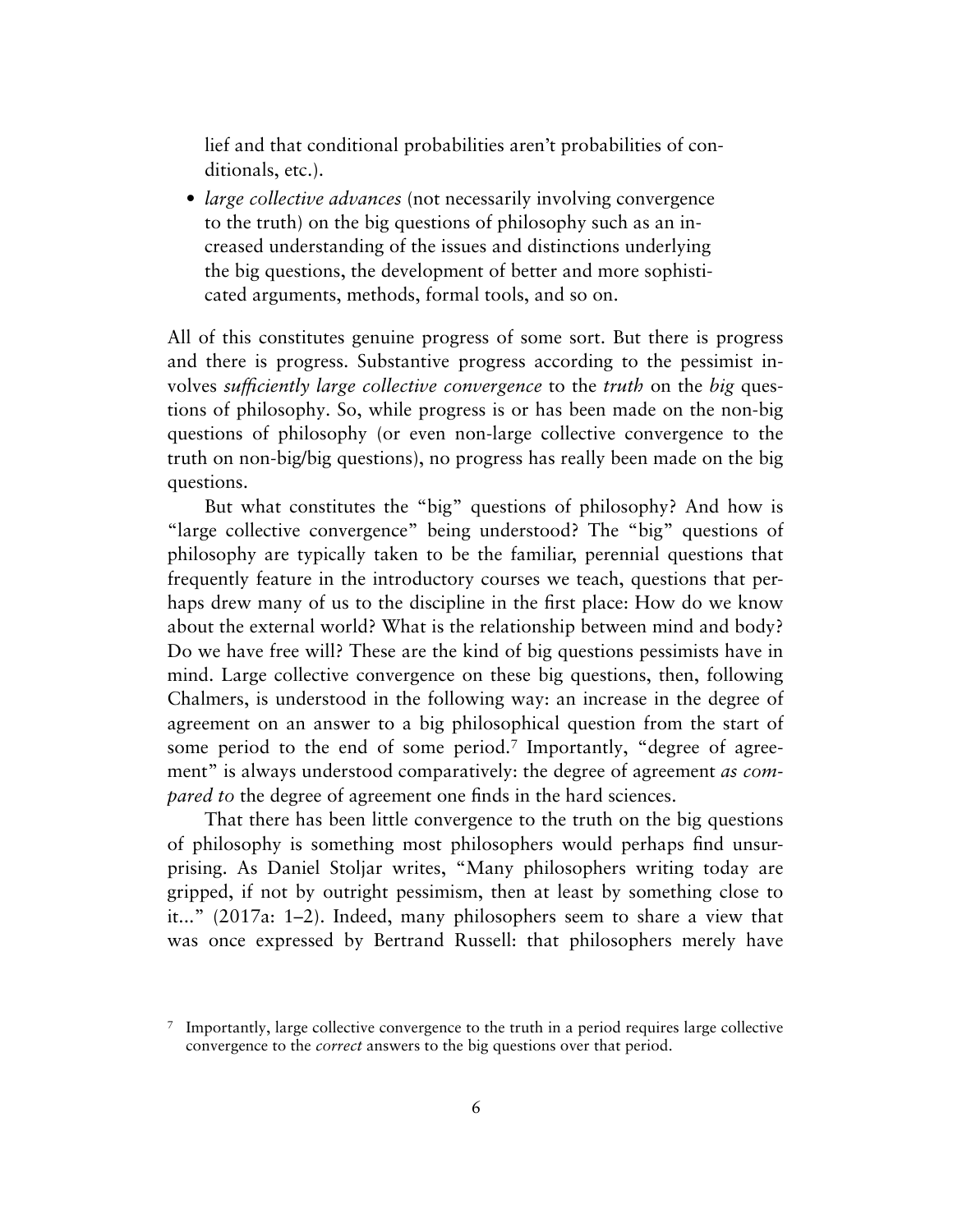opinions—not knowledge (Russell 1956: 281). David Lewis comes close to saying something similar:

Our 'intuitions' are simply opinions; our philosophical theories are the same. Some are commonsensical, some are sophisticated; some are particular, some general; some are more firmly held, some less. But they are all opinions, and a reasonable goal for a philosopher is to bring them into equilibrium (1983: x).

And Lycan floats a similar idea, speculating that if there is much philosophical consensus at all it's "far more the result of zeitgeist, fad, fashion, and ca-reerism than of accumulation of probative argument" (2019: [8](#page-6-0)7).<sup>8</sup>

There is more than just anecdotal support for these pessimistic conclusions. Chalmers, for example, takes the results of the 2009 *PhilPapers* survey as constituting serious empirical evidence for the lack of collective convergence, reporting that the degree of disagreement is "striking, if unsurprising":

Only one view (non-skeptical realism about the external world) attracts over 80% support. Three views (a priori knowledge, atheism, scientific realism) attract over 70% support, with significant dissent, and three more views attract over 60% support. On the other 23 questions, the leading view has less than 60% support (2015: 9).

Of course, the results here are limited. Still, they are highly suggestive and entail that there is at least *some* empirical support for the pessimistic conclusion.[9](#page-6-1)

While pessimism about progress (or some version of it anyway) may be the more common view among philosophers, there is still room for a reasonable optimism. While optimists are few and far between, Gutting (2009) and Stoljar (2017a, 2017b) are two recent, outspoken proponents. Compared to Gutting's optimism, however, Stoljar's is a more salient foil to the pessimism we've been sketching here, so we'll focus on Stoljar's account in

<span id="page-6-0"></span><sup>8</sup> The sciences are also obviously vulnerable to these forces. The claim should, then, be understood thus: compared to the sciences, philosophy is more vulnerable to such forces (perhaps since there isn't a clear empirical or mathematical way of adjudicating between competing theories and hypotheses).

<span id="page-6-1"></span><sup>9</sup> At the time of writing a new PhilPapers survey was released. For the results see: https:// survey2020.philpeople.org. For discussion and comparison with the 2009 survey, see Bourget and Chalmers (ms).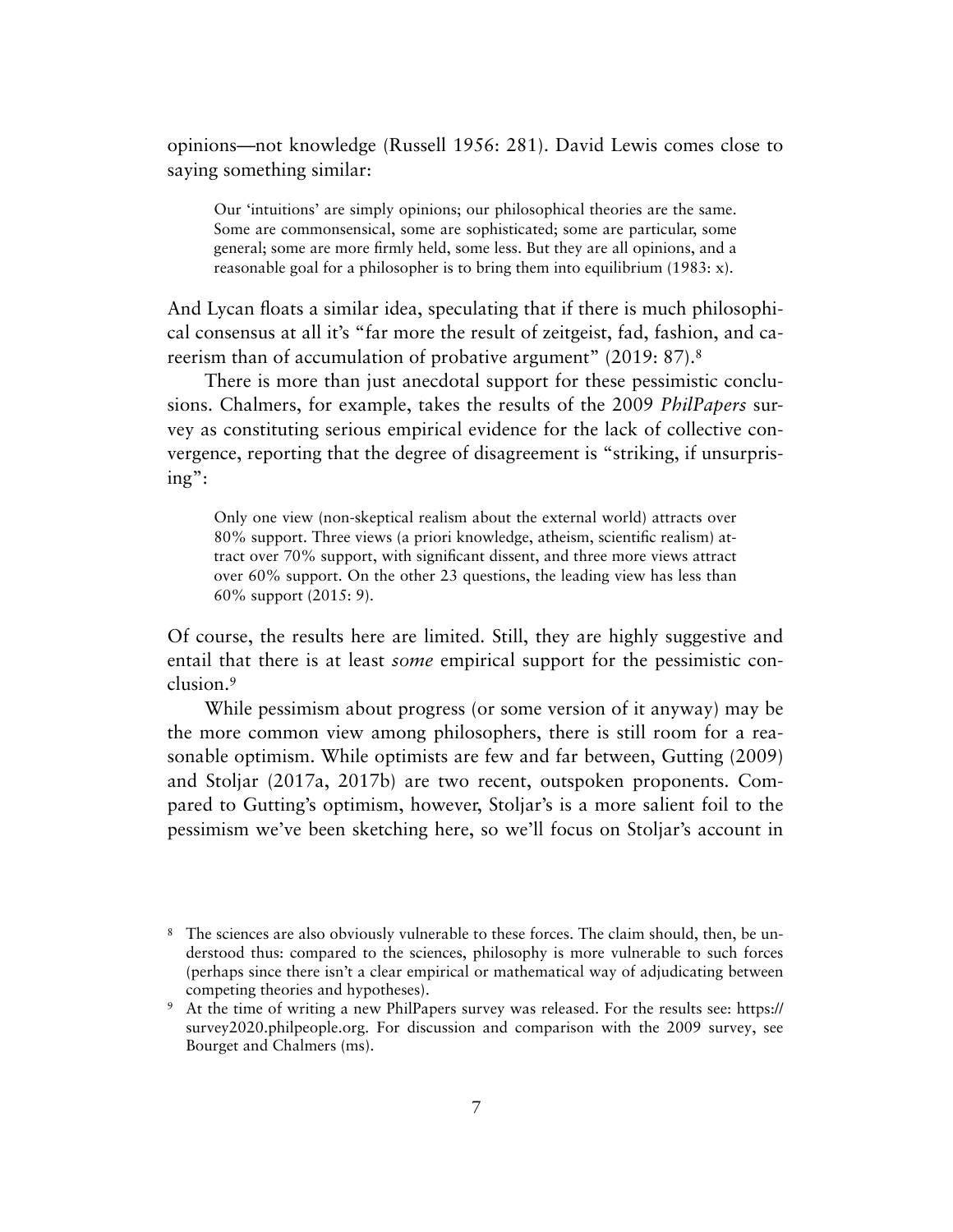what follows[.10](#page-7-0)

Stoljar defends the idea that, pace the pessimist, there *has* been substantive philosophical progress on *reasonably many* big questions[.11](#page-7-1) Stoljar's optimism takes aim at a common assumption of the pessimist: that the big questions of the *present* are the very same big questions of the *past.* Optimists like Stoljar think a distinction is needed here, between "topic questions" (questions that introduce a topic or subject matter) and "questions within a given topic" (big or small questions that constitute some topic), and that once we make this distinction it doesn't follow from the fact that topics are perennial, that *big* questions *within* a topic are. The idea, then, is that philosophers ask *different* big questions in different eras. Descartes and Frank Jackson, for instance, are interested in largely the same topic—the relation between mind and body—but are asking *distinct* questions about the subject matter. And according to Stoljar, we've solved the former (the mindbody problem *chez* Descartes) but not necessarily the latter.[12](#page-7-2)

Still, the pessimist may take issue with Stoljar's claim that we've solved *Descartes'* mind-body problem. Why think, for example, that we have genuinely converged on whether Descartes' assumption concerning the identification of matter with extension was false as Stoljar claims? (That is, the main assumption allegedly driving *Descartes' formulation* of the mind-body problem that Stoljar thinks we've solved.) If this assumption is a philosophical one, then it's not so clear philosophers have all converged to the truth on this matter. And if Descartes' assumption is implausible or false for empirical reasons, then it's a point against philosophy at least when it comes to progress. Stoljar is right that the details here matter, but it seems we need

<span id="page-7-0"></span> $10$  Gutting is a philosophical anti-skeptic, arguing that philosophers have, in fact, attained various kinds of philosophical knowledge in the form of having discovered "new" philosophical possibilities, second-order knowledge about the fruitfulness of certain philosophical approaches, improved understanding of new distinctions, and so on. Notice, however, that such "progress," according to the pessimist, might go under the label of "large collective convergence to the truth on *non-big* questions of philosophy" or "large collective *advances* on the big questions of philosophy." So the progress Gutting speaks of won't necessarily impress the pessimist since it doesn't constitute progress on the *big* questions of philosophy. It's therefore unclear whether Gutting's optimism is incompatible with the pessimistic conclusion.

<span id="page-7-1"></span><sup>11</sup> *Reasonably many* because Stoljar's optimism isn't committed to the idea that philosophical problems "have essentially been finally solved" (2017a: 7).

<span id="page-7-2"></span><sup>12</sup> For details, see Stoljar (2017b: 108).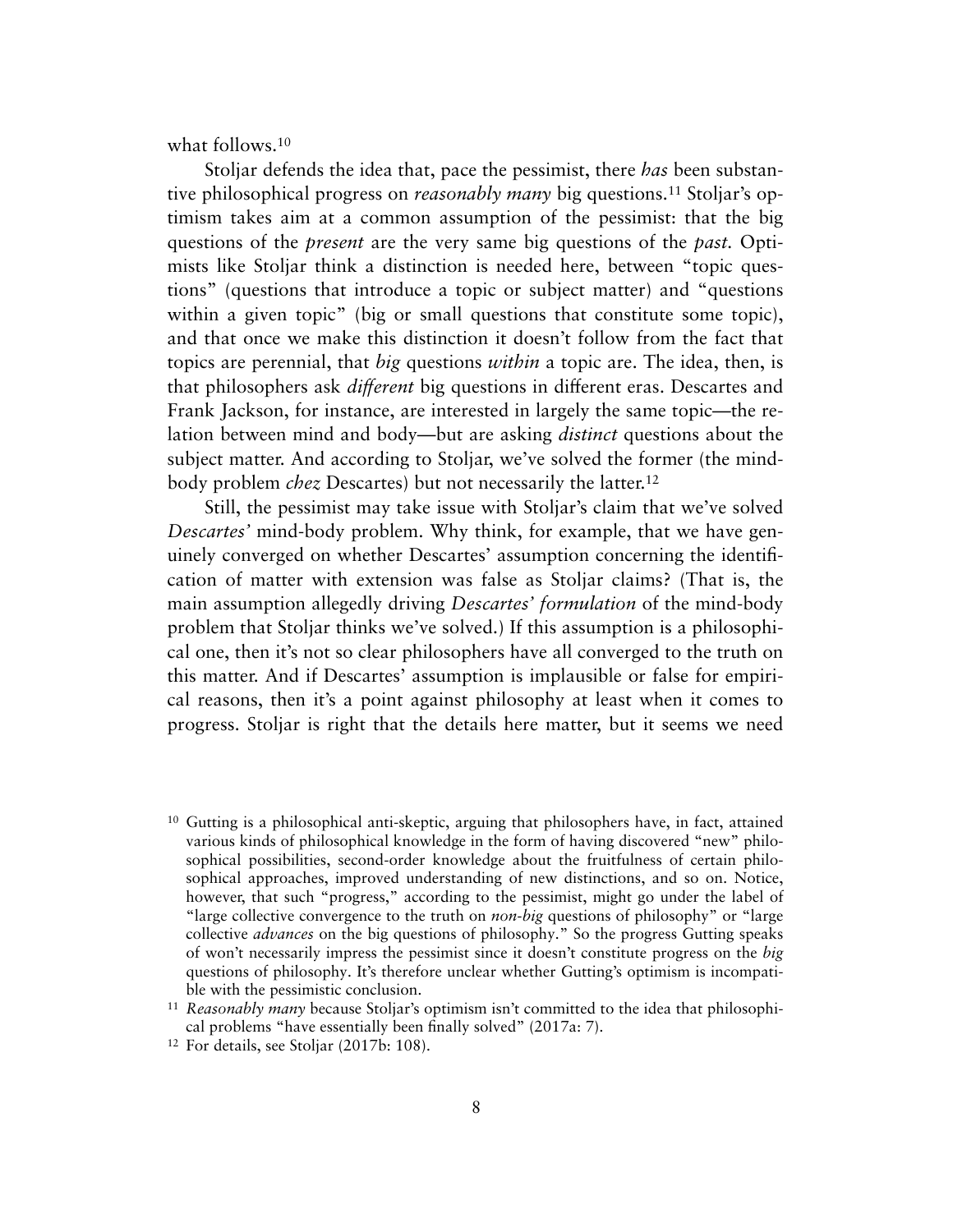more of them to properly assess whether the convergence Stoljar speaks of is a legitimate one.

# **2. The Problem of Peer Disagreement**

The problem of convergence treats disagreement as a symptom of lack of progress. Disagreement is therefore a problem because it precludes consensus and thwarts progress on the big questions of philosophy. This leads to philosophical skepticism: if lack of progress in philosophy implies that philosophy is an unreliable guide to the truth, then surely philosophers don't possess any philosophical knowledge (or if they do, it's of a very limited and modest sort)[.13](#page-8-0)

But philosophical skepticism can be induced in a different way: by how we ought to rationally respond to disagreement itself. Sometimes, that is, disagreement with a peer rationally demands that we be epistemically modest, that we suspend our beliefs or lower our credences in *p*. Here is the argument (adapted from Barnett 2019):

- 1. A person is rationally required to withhold belief in the face of a peer disagreement given certain conditions (i.e., that such a person knows or has good reason to believe that their interlocutor is a genuine epistemic peer).
- 2. Many disagreements in philosophy meet these conditions.
- 3. Therefore, philosophers are not rational in believing many of the views they defend and advance.

The conclusion is that philosophers aren't rational in believing many of the views that they defend and advance. And if they're not rational in *believing* their views, they certainly aren't in a position to *know* that their views are true (assuming knowledge entails belief).

Why think the above argument is sound? The first premise is motivated by a compelling approach to peer disagreement: in a disagreement between two or more *epistemic peers*—that is, agents who are equally as intelligent,

<span id="page-8-0"></span><sup>13</sup> A pessimist might be able to concede that *some* philosophical knowledge is possible. See footnote 10.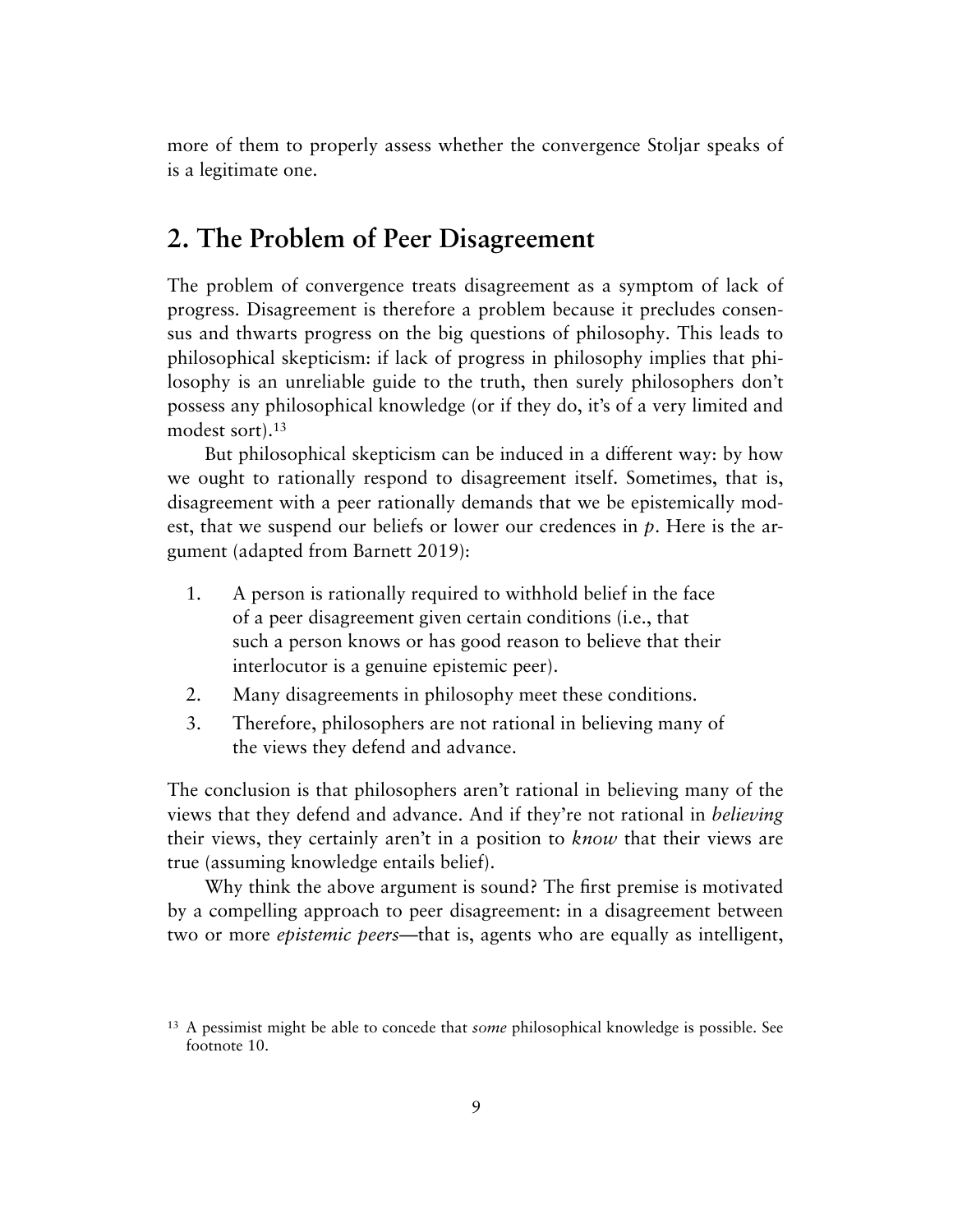well-informed, competent, and unbiased—the rational thing to do is suspend belief. To suspend belief in such cases is to take a broadly *conciliatory* approach to the problem of disagreement.[14](#page-9-0) After all, if you and I are epistemic peers, know that we are, and find ourselves in disagreement over *p*, how *could* we rationally justify clinging to our respective beliefs? As epistemic peers our disagreement is evidence that we *may not know after all* and that therefore the rational thing to do in such cases is to suspend judgement until new evidence comes along. To continue to maintain our respective beliefs in the face of peer disagreement, would be irrational.[15](#page-9-1)

Not everyone agrees, of course. Some think that, in at least some contexts, it's rational to stand one's ground in the face of a peer disagreement. Call this the *steadfast* approach to disagreement.[16](#page-9-2) Even if I know that my epistemic peer is equally as intelligent, competent, etc., there is still an asymmetry: *they* got it wrong, and *I* got it right; I reasoned correctly, they didn't. This difference is an important one and allows steadfasters to rationally cling to their belief in face of a peer disagreement. There is a sense, then, in which the conciliatory approach begs the question: the conciliationist assumes from the very start that the disputants have equally competent access to the same evidence. But why should that be granted in the first place? At least this is one way the steadfaster might argue.

So, the first premise above might be rejected. But, like Barnett, we find it compelling, so let's assume that it is true. The second premise says that many disagreements in philosophy resemble genuine peer disagreements, i.e., disagreements between disputants who are epistemic peers. If so, and if conciliationism is the correct norm of belief revision for disagreement, then it follows that philosophers aren't rational in believing many of the views they defend and advance.

Is this second premise true though? Hilary Kornblith endorses a view like this. He says that "It would be reassuring to believe that I have better evidence … [for whether internalism or externalism about justification is

<span id="page-9-0"></span><sup>14</sup> See Elga (2007), Kornblith (2010, 2013), Christensen (2014), Feldman (2010), and Lycan (2019) for discussion and related views. See also Fumerton (2010), Goldberg (2009, 2013), and Licon (2012) for discussion and defense of disagreement-based philosophical skepticism.

<span id="page-9-1"></span><sup>&</sup>lt;sup>15</sup> Not all disagreements license such suspension, only the ones among actual epistemic peers.

<span id="page-9-2"></span><sup>16</sup> Kelly (2005, 2010) is a notable proponent of the steadfast approach.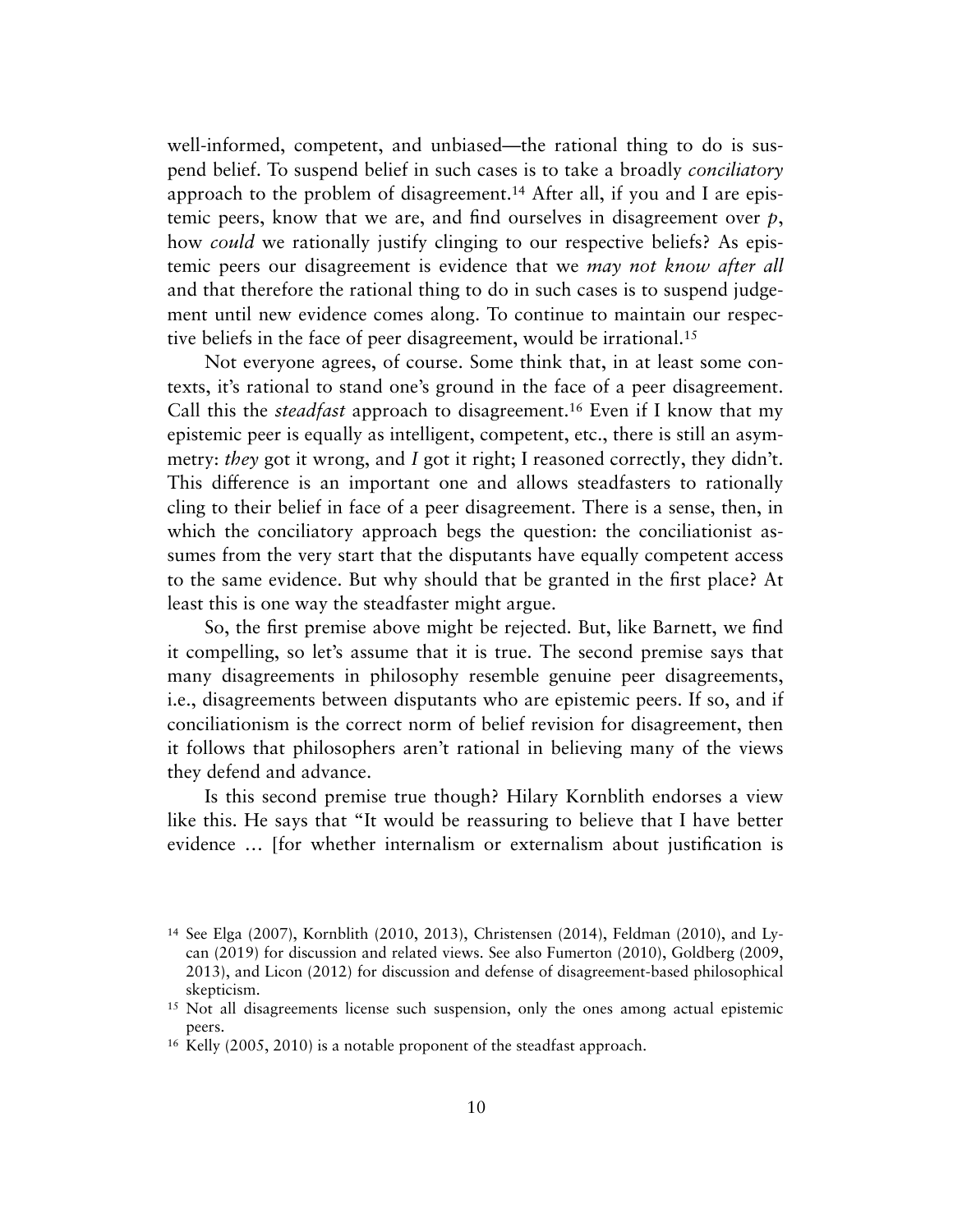true] than those who disagree with me. … that I have thought about this issue longer … or that I am simply smarter than they are, my judgement superior to theirs" (Kornblith 2010: 31). But while it would certainly be reassuring for Kornblith to believe these things, he ultimately concludes that he *doesn't* believe them and that "they are all manifestly untrue" (Ibid). So, Kornblith seems to be a philosopher who would accept the second premise. Indeed, we think that it would be hard for many philosophers to deny this second premise largely for the reasons stated by Kornblith[.17](#page-10-0) Thus, the conclusion follows: philosophers aren't rational in believing many of the views they defend and advance.

Goldberg (2013) and Barnett (2019) interestingly argue that this conclusion gives rise to "the sincere philosopher's dilemma": Either we philosophers believe the views that we defend and advance or we don't. If we do, then, per the conclusion above, we're being irrational. And if we don't, then our views don't seem to be sincerely held. It's obvious to see how each horn of the dilemma leads directly to philosophical skepticism.

Now, one question we can ask is whether the philosophical skepticism described here is really so unwelcome. If philosophical skepticism is motivated by considerations from peer disagreement, then it seems like an answer to this question largely hangs on whether we've got the right epistemological theory of disagreement. Steadfasters we noted, offered an alternative way forward. But even if the steadfast approach seems compelling in the case of ordinary peer disagreement, it seems harder to motivate when it comes to philosophical disagreement. For assume that the steadfast approach is mostly true: for most cases of philosophical disagreement, disputants should cling to their beliefs, not suspend belief in them. That would mean that many of the steadfaster's philosophical interlocutors aren't as competent as *they* are when it comes to evaluating the philosophical evidence with regard to a host of controversial philosophical issues. When it comes time for the steadfaster to demonstrate *how* their philosophical interlocutors are epistemically worse off, however, what reasons could they give? What evidence could they point to beyond certain premises in certain arguments which simply strike them as more plausible than others? Like Kornblith, the steadfaster might *hope* that they are smarter and more competent at evaluating the philosophical evidence than their peers, but it's hard to re-

<span id="page-10-0"></span><sup>17</sup> See also Christensen (2014: 146–47). See Grundmann (2013) for opposition.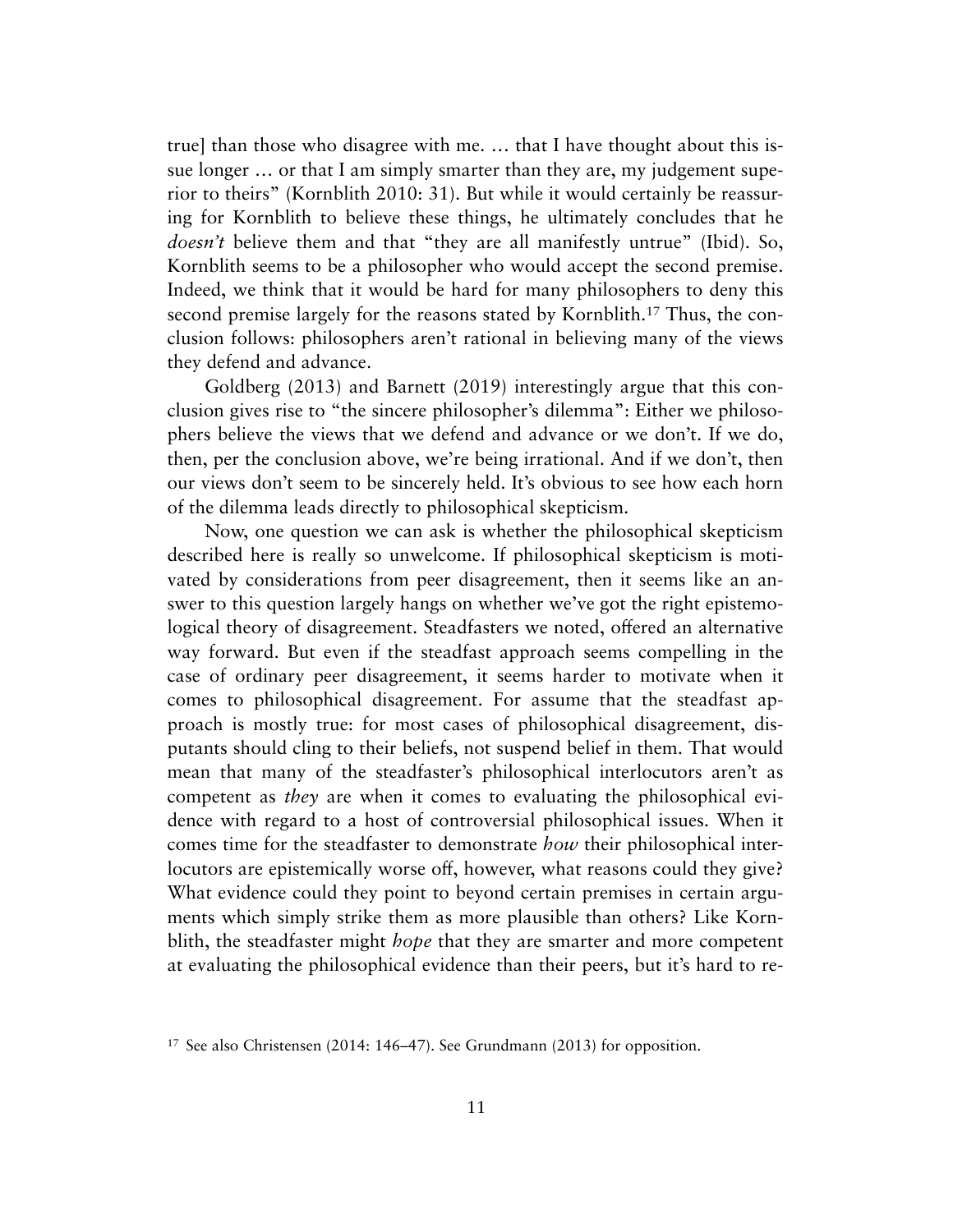ally believe that this is actually the case. The problem of convergence introduced in the last section rears its head: with no real methodological standard in philosophy—with no agreed-upon axioms or well-replicated experimental observations, etc.—determining which philosopher(s) have latched onto the truth seems to be a lost cause.

In any case, we won't pursue this question any further here. Instead, we want to take up another question, one prompted by Goldberg's and Barnett's sincere philosopher's dilemma. Assuming that something like philosophical skepticism is true, we know that the attitude of *belief* can't be the epistemically appropriate attitude to maintain with respect to our philosophical views. But if not, what attitude *would* be appropriate? In what remains, we'll consider three prominent proposals that have been advanced in the literature. Doing so will also help motivate our own proposal which we introduce in the next section (§3).

Goldberg (2013) takes philosophical skepticism seriously: we don't know or aren't justified in believing many of the philosophical views we defend and advance. But if we don't (or shouldn't) *believe* our philosophical views, what is the appropriate belief-like attitude we do (or should) have with respect to them? That attitude, Goldberg says, is the attitude of *regarding-as-defensible*. Goldberg thinks that the core doxastic attitude of "having a view in philosophy" is captured by this attitude. But how can it be rational to have a philosophical view if one's total evidence precludes belief in that view? Goldberg argues that when we're regarding a philosophical view as defensible we are in effect *speculating that p*: when one speculates that *p*, one regards *p* as more likely than not-*p* but regards the total evidence as stopping short of warranting outright belief in *p*. Hence, though speculating that *p* falls short of outright belief, it is still truth-directive.

Barnett's (2019) thinks Goldberg's account is vulnerable to a counterexample and seeks to develop an alternative view that avoids it. Specifically, Barnett argues that speculating that  $p$  can't be a necessary condition for one's having a philosophical view. Having an inclination to believe *p* is enough, because there could be increasing consensus on a view that is at odds with one's own, while one still retains it. Inclinations toward certain philosophical views, moreover, are *insulated* from disagreement. According to Barnett, then, in philosophy we should try to reason in away that is insulated from certain evidence, including the evidence we get from disagreement, in determining our views. The idea is that the higher-order evidence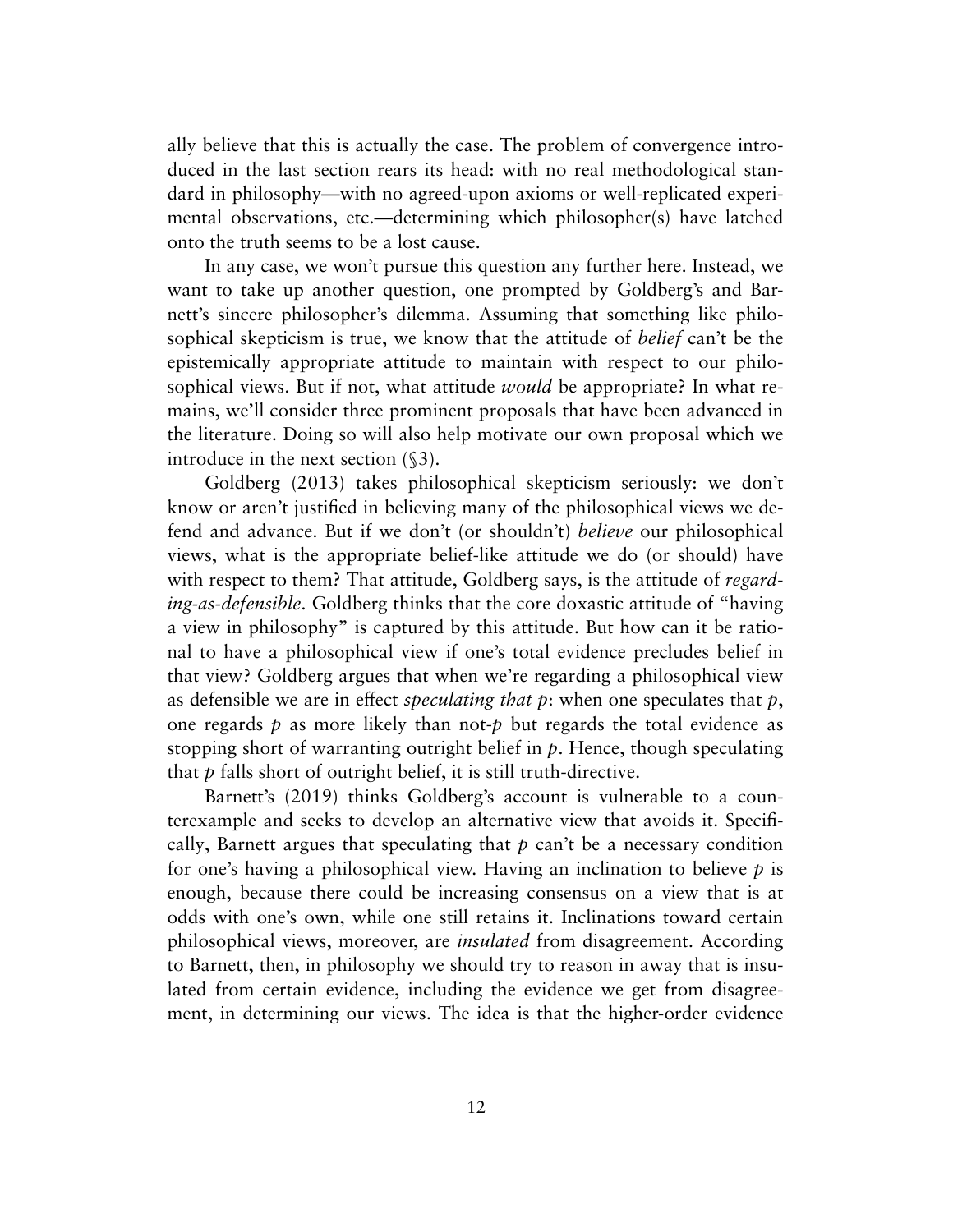we get from peer disagreement is evidence that we can ignore when defending and advancing our philosophical views.

Insulation is a species of subtractive conditional reasoning: reasoning which involves focusing only on a subset of our evidence, ignoring or bracketing the evidence we have and reasoning *as if* it weren't there. So while, allthings-considered, we shouldn't actually *believe* the philosophical views we defend and advance (the evidence we get from disagreement rules against this), we can still be *inclined* toward certain philosophical views and that doing so is still rational insofar as "the view one is inclined towards is in fact the view that the remaining evidence supports" (Barnett 2019: 16).

Notice that Goldberg's attitudinal speculation and Barnett's disagreement-insulated inclination are "belief-substitutes" of some sort. They are attitudes that fall short of outright belief but that are invoked to play a *belieflike* role. Importantly, though they fall short of belief, they are still nevertheless attitudes that can be epistemically rational to adopt. Beebee (2018), however, offers an alternative picture to Goldberg's and Barnett's. In particular, she argues that the attitude of *acceptance* is the appropriate doxastic attitude one should take toward one's philosophical views. She understands acceptance *à la* van Fraassen (1980) which involves a *practical* commitment to a given philosophical research program. So, according to Beebee, we don't (nor should) believe our philosophical views; nor are we inclined toward them or regard them as defensible; rather, we *accept* them. In this respect, philosophy doesn't aim at knowledge *per se*, but rather aims to bring our views into "equilibrium"—a Lewisian-inspired (1983: x) view Beebee dubs *equilibrism:*[18](#page-12-0)

…[I]n the case of philosophy the aim of discovery of equilibria demands that we take on board a set of core assumptions and methodological prescriptions in order to develop and scrutinize an equilibrium position of our own that can withstand examination (2018: 22).

Equilibrism recommends only that—when the occasion demands—stopping the argument and moving on is a legitimate move to make in pursuit of our collective aim (2018: 17).

<span id="page-12-0"></span><sup>18</sup> This is not the reflective equilibristic views of Goodman (1955) and Rawls (1971).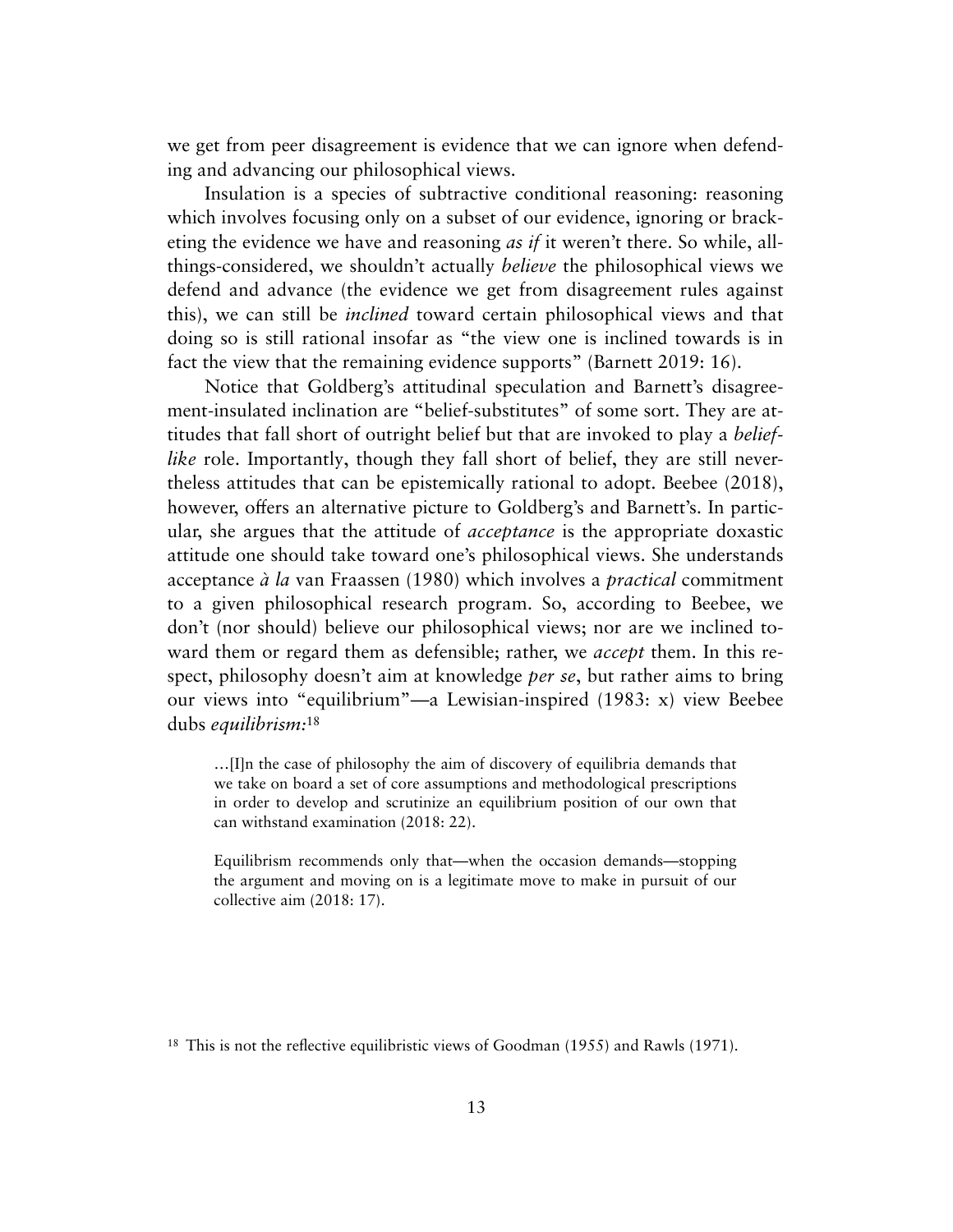Notice that the problem of peer disagreement is no longer much of a problem for Beebee. Each philosopher pursues their own aim of finding an equilibrium at which they can individually "come to rest" while acknowledging that others are doing the same.

To sum up, Goldberg, Barnett, and Beebee are all committed to some form of philosophical skepticism; each have developed views which try to demonstrate how exactly philosophy and disagreement can be made sense of without the attitude of belief. But might there be another way forward? Philosophical skepticism—like many skeptical positions—is a strong conclusion to swallow. And while some version of it may well be warranted in the end, it would be wise to explore alternatives before we commit to anything so dramatic. In the next section, we drive a wedge between these two extremes, and explore the prospects of having the best of both worlds.

#### **3. Philosophical Skepticism, Progress, and Hinges**

Recently, Coliva and Doulas (2022) have proposed a hinge account of philosophical disagreement and have explored its bearing on philosophical skepticism and philosophical progress.

Hinges, according to the hinge epistemologist, are those things that must "stay in place" or "remain fixed" in order for justification and knowledge of certain beliefs (typically empirical beliefs) to be possible. Experience as of seeing a hand, absent defeaters, for example, provides justification for the belief that *here is a hand* only insofar as certain assumptions—i.e., *hinges* like "There are physical objects" and "My sense organs work mostly reliably"—are taken for granted. For the reasons one may advance in their favor—broadly alike those provided by Moore's proof for "There is an external world"—would presuppose the truth of these hinges and couldn't thereby be appealed to in order to rationally ground belief in them[.19](#page-13-0) While hinges make it possible, together with experience, to provide justification for ordinary empirical beliefs, they are epistemically groundless, neither believed nor disbelieved, known nor unknown.

<span id="page-13-0"></span><sup>19</sup> Furthermore, as argued by Coliva (2015, 2020) *a priori*, or entitlement-style reasons in favor of them are hard to come by.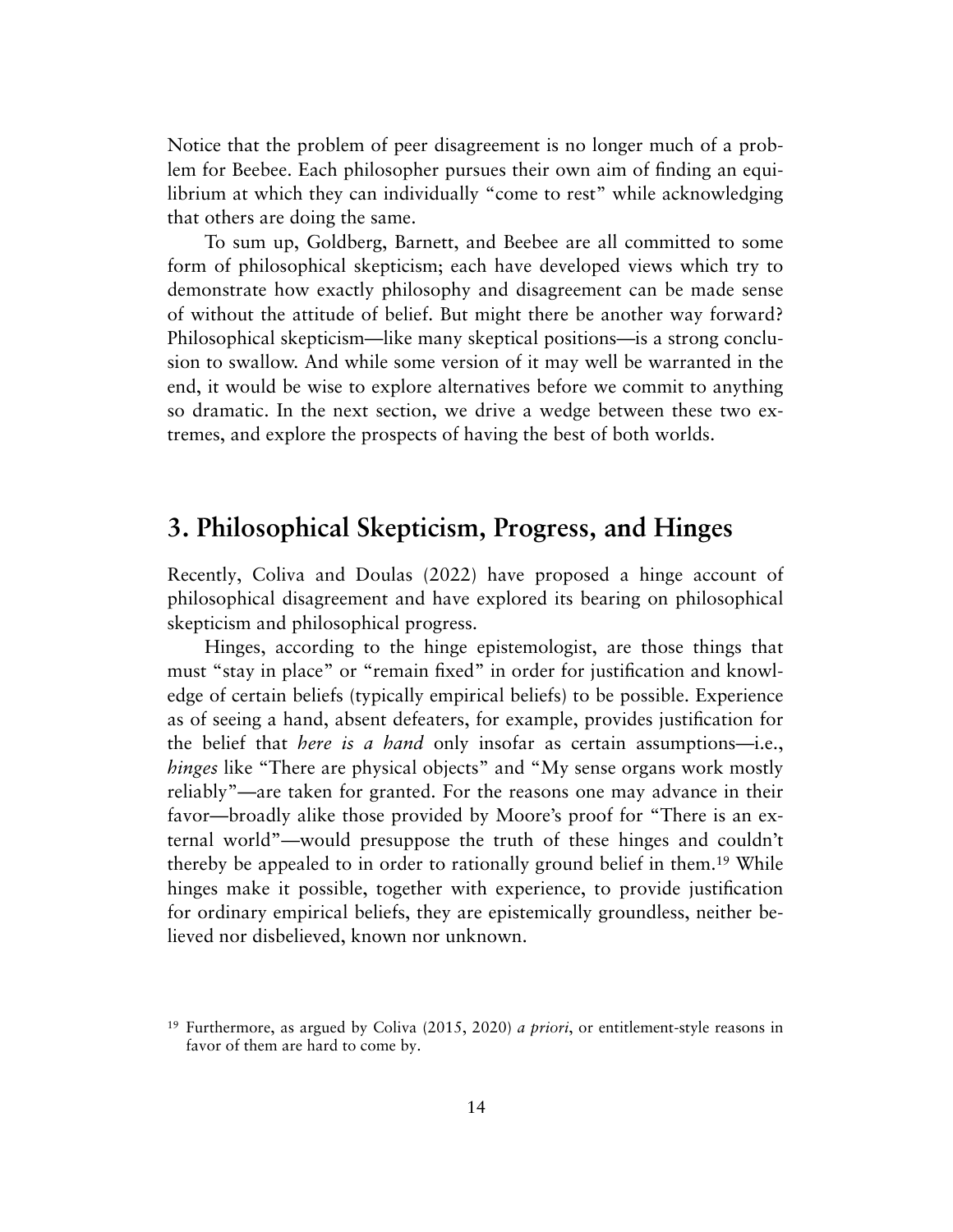Drawing on this hinge epistemology framework, Coliva and Doulas argue that just as general hinges make it possible to acquire justification for and knowledge of ordinary empirical beliefs, *philosophical hinges* (which can be thought of belonging to the subset of a more general class of hinges mentioned above) make it possible to acquire justification for and knowledge of specific philosophical beliefs. Call these more specific philosophical beliefs, "intra-theoretic," or "internal," philosophical beliefs. The key thought is that by taking for granted the relevant philosophical hinges, reasons for or against these further philosophical claims can be produced; thus, making them rationally held philosophical *beliefs*, which may be so corroborated as to, at least in some cases, amount to *genuine philosophical knowledge.* Conversely, by taking for granted philosophical hinges, it is then possible to provide reasons against philosophical beliefs. Coliva and Doulas' account, then, is friendly to philosophical *anti*-skepticism.

For example, taking for granted that there is an external world allows one meaningfully to debate how physical objects are represented in perception, or what conditions need to obtain for beliefs about them to be true and/or justified or known. Taking for granted that there are other minds then allow one meaningfully to debate how we can know other subjects' specific mental states, whether phenomenal, like pains and tickles, or representational like perceptions and beliefs. And taking for granted the Principle of the Uniformity of Nature we can then go on debating about inductive beliefs and generalizations are possible.

But Coliva and Doulas also agree (albeit for different reasons) with Goldberg, Barnett, and Beebee that our attitude to philosophical hinges, such as "There is an external world," "There are other minds," the Principle of Uniformity of Nature, etc., cannot be one of rational belief and hence cannot amount to knowledge (assuming knowledge entails belief). It's in this respect that Coliva and Doulas' account is *compatible* with philosophical skepticism. Thus, according to Coliva and Doulas, the attitude we bear towards these philosophical hinges is one of *acceptance*. This, in turn, is the attitude of holding a proposition true even if no (*a priori* or *a posteriori*) justification for them can be produced.

A lot of philosophical disagreement, Coliva and Doulas argue, is therefore "intra-theoretical" or "internal":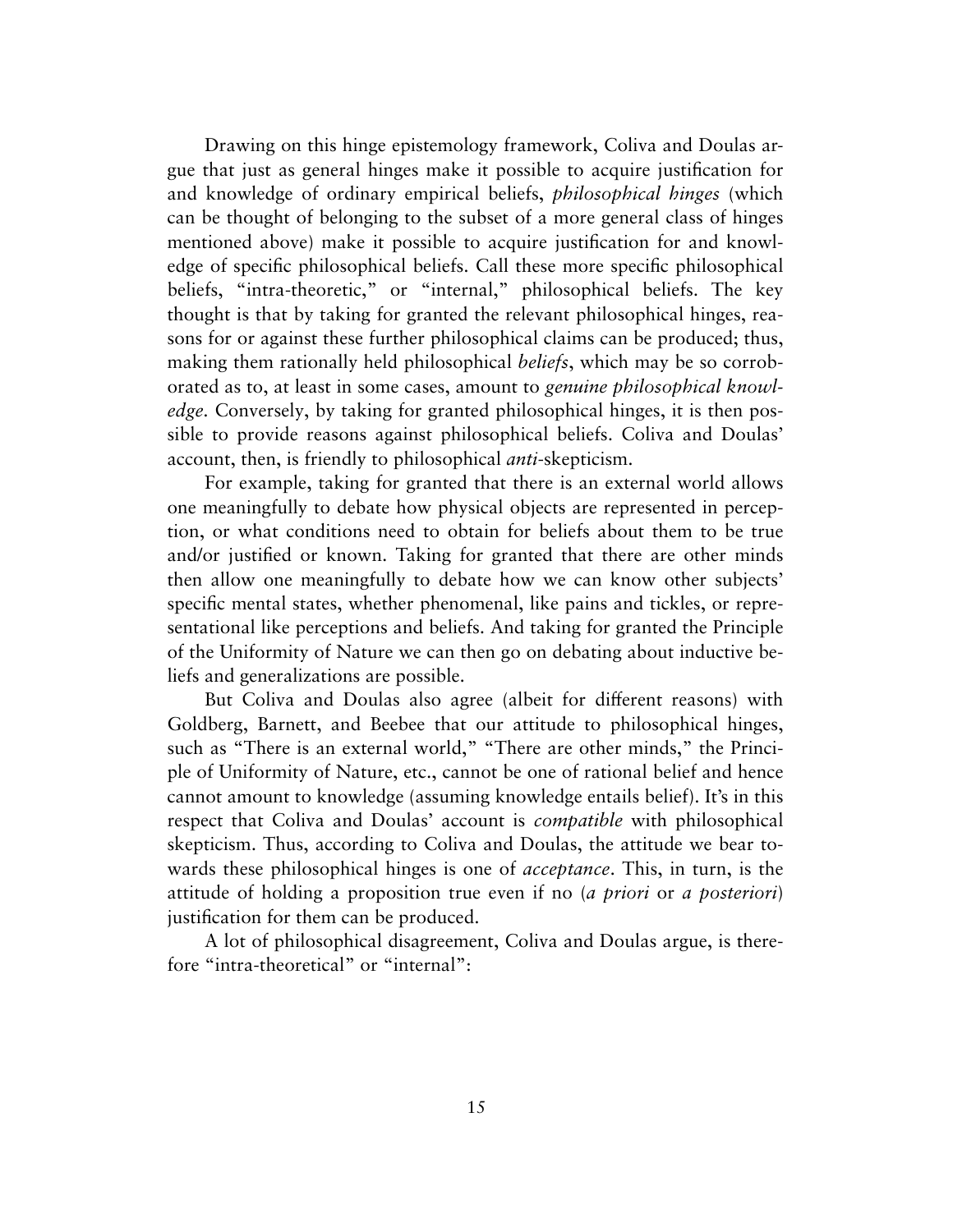*Intratheoretical (internal) philosophical disagreement*: two parties intra-theoretically (internally) disagree iff they hold incompatible philosophical beliefs (while sharing the same philosophical hinges).

This kind of philosophical disagreement, they argue, is rationally resolvable, based on a series of intra-theoretical checks, such as internal coherence, the power of answering a number of problems recognized as central to the domain under investigations, without making ad hoc assumptions, and without proliferating entities and faculties beyond necessity, and, whenever appropriate, compatibility with our best scientific results. These requisites typically serve to considerably narrow down the number of admissible philosophical positions. They may not be enough to narrow it down to only one contender, but this should not obfuscate the following important aspects of our discipline. Namely, (1) that disagreement within philosophy may be rationally conducted; (2) that it may be fruitful; and therefore (3) conducive to progress with respect to finding the correct account of a given philosophical issue. (Or else, if several options remain on the table after such a dialectical dynamic, they will have been shown to be ultimately equivalent, on balance).

While a lot of philosophical disagreement may be intratheoretical disagreement, there is also plenty of disagreement about philosophical hinges themselves. Coliva and Doulas characterize such disagreement as follows:

*Philosophical hinge-disagreement*: Two parties hinge-disagree with one another iff they accept incompatible philosophical hinges.

Now, given that hinges aren't responsive to reasons or evidence, hinge-disagreements don't seem capable of being (epistemically) rationally resolved. However, the choice between the relevant philosophical hinges, while not based on epistemic reasons, will not be entirely arbitrary. For it can be motivated based on a variety of virtues a given philosophical hinge can have. For instance, accepting that there is an external world better coheres with our standing naturalist worldview, which is predicated on the possibility of investigating nature empirically, where nature, in turn, is not taken to be a figment of the human or the divine mind. Furthermore, as argued in Coliva and Palmira (2020, 2021), assuming the existence of an external world and considering this acceptance constitutive of epistemic rationality, as proposed in Coliva (2015), allows one to coherently account for the rationality of the practice of providing epistemic reasons for or against ordinary empirical be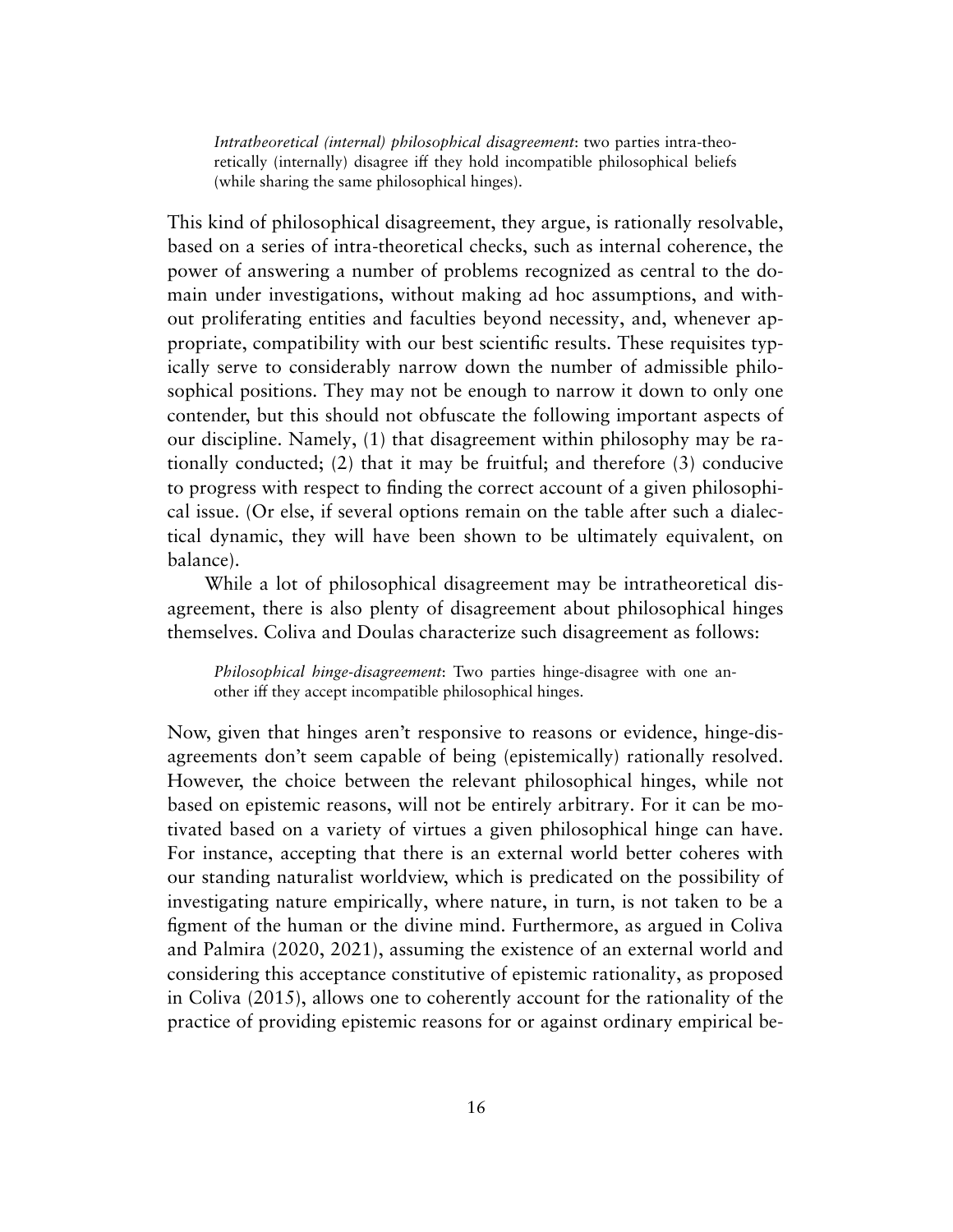liefs. For, contrary to what a skeptic will end up saying, such a practice rests on epistemically rational—albeit unjustifiable—hinges. Yet, these are broadly pragmatic virtues and cannot be used to claim the truth of "There is an external world."

Notice, finally, that on a hinge epistemology framework, philosophy is not necessarily embarrassingly worse off than science, or mathematics. For in science and mathematics there too are hinges, conceived of as theoretical assumptions or axioms, which may not non-circularly be proved. In science and mathematics too, there is a lot of intra-theoretical debate, and narrowing down of admissible theories (which may not necessarily determine one single correct view).[20](#page-16-0) What *is* different is that while in mathematics there is proof and in science there is, often, an *experimentum crucis*, in philosophy there is none. Yet, this is in the very nature of each of these disciplines, and while that may explain the comparatively higher degree of convergence and progress in maths and science, compared to philosophy, it is not a good reason for *wholesale* pessimism about philosophy and the convergence and progress that we can sensibly hope to find or achieve within it.

<span id="page-16-0"></span><sup>20</sup> Consider, for instance, the alternate accounts of light provided by the corpuscular and undulatory theories of light.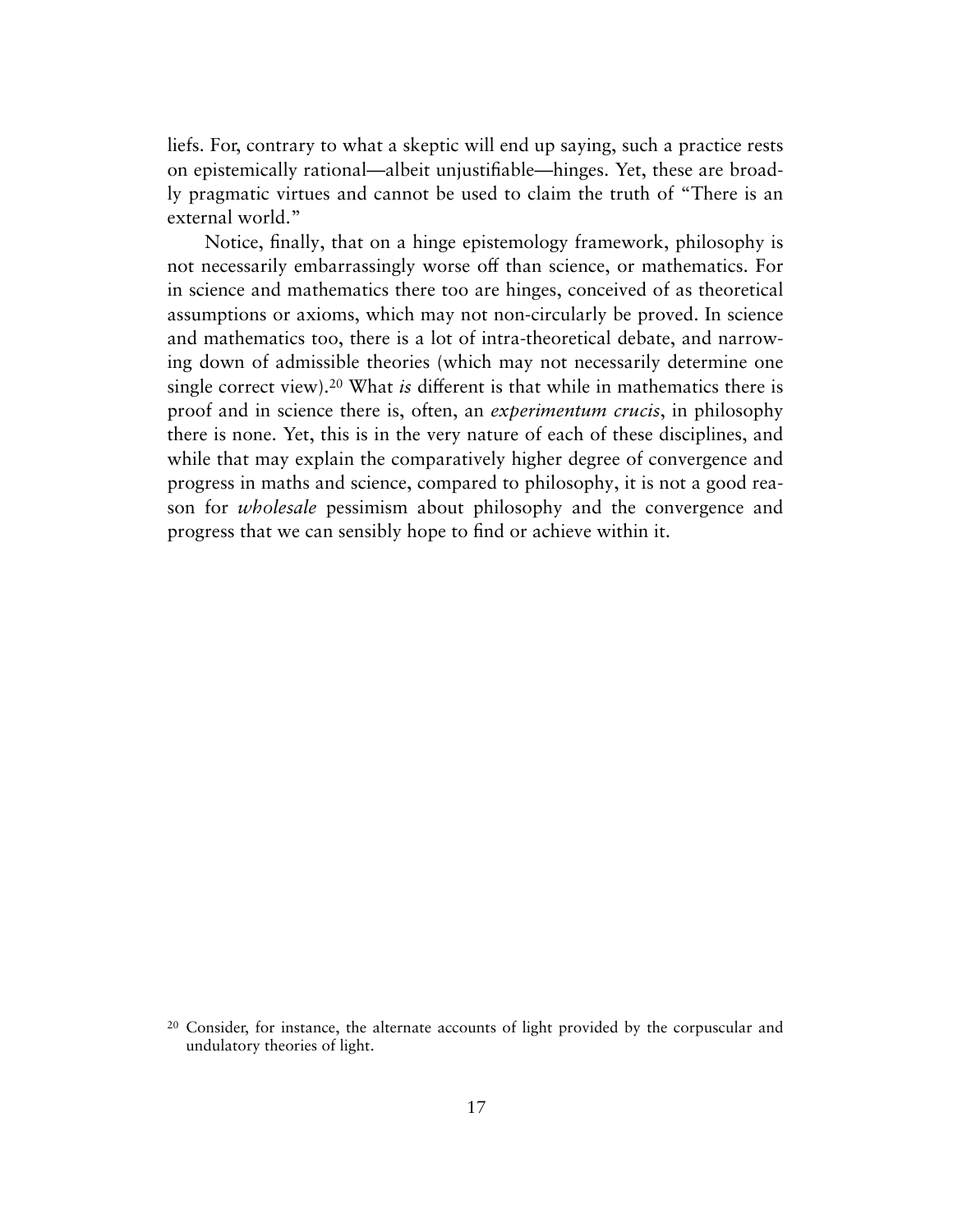## **References**

Barnett, Zach (2019). "Philosophy Without Belief." MIND 128: 109–138.

- Beebee, Helen (2018). "Philosophical Scepticism and the Aims of Philosophy." *The Aristotelian Society* CXVIII: 1–24.
- Bourget, David and David Chalmers (2014). "What do philosophers believe?" *PhilosophicalStudies* 170: 465–500.
- ——— (manuscript). "Philosophers on Philosophy: The 2020 PhilPapers Survey."
- Brennan, Jason (2010). "Scepticism about Philosophy." *Ratio* 23: 1–16.
- Chalmers, David (2015). "Why Isn't There More Progress in Philosophy?" *Philosophy* 90: 3–31.
- Christensen, David and Jennifer Lackey (eds.) (2013). *Disagreement: New Essays*. Oxford: Oxford University Press.
- Coliva, Annalisa (2015). *Extended Rationality. A Hinge Epistemology*. London: Palgrave.
- Coliva, Annalisa and Louis Doulas (2022). "What Philosophical Disagreement and Philosophical Skepticism Hinge On." *Synthese*, forthcoming.
- Coliva, Annalisa and Michele Palmira (2020). "Hinge disagreement." In Martin Kusch (ed.) *Social Epistemology and Epistemic Relativism*, pp. 11–29. London-New York: Routledge.

- Dietrich, Eric (2010). "There is no progress in philosophy." *Essays in Philosophy* 12: 329–44.
- Fumerton, Richard (2010). "You Can't Trust a Philosopher." In Feldman and Warfield (eds.),*Disagreement*, pp. 91–111. Oxford: Oxford University Press.
- Goldberg, Sanford (2009). "Reliabilism in Philosophy." *Philosophical Studies* 124: 105–17.
- ——— (2013). "Defending Philosophy in the Face of Systematic Disagreement." In Diego E. Machuca (ed.), *Disagreement and Skepticism*, pp. 277–94. Routledge.
- Goodman, Nelson (1955). F*act, Fiction, and Forecast*. Cambridge, MA: Harvard University Press.
- Grundmann, Thomas (2013). "Doubts about Philosophy? The Alleged Challenge from Disagreement." In Tim Henning and David Schweikard (eds.), *Knowledge, Virtue, and Action: Essays on Putting Epistemic Virtues to Work,* 72–98. Routledge.

 $-$  (2021). "Disagreement Unhinged, Constitutivism Style", *Metaphilosophy* 52: 402–415.